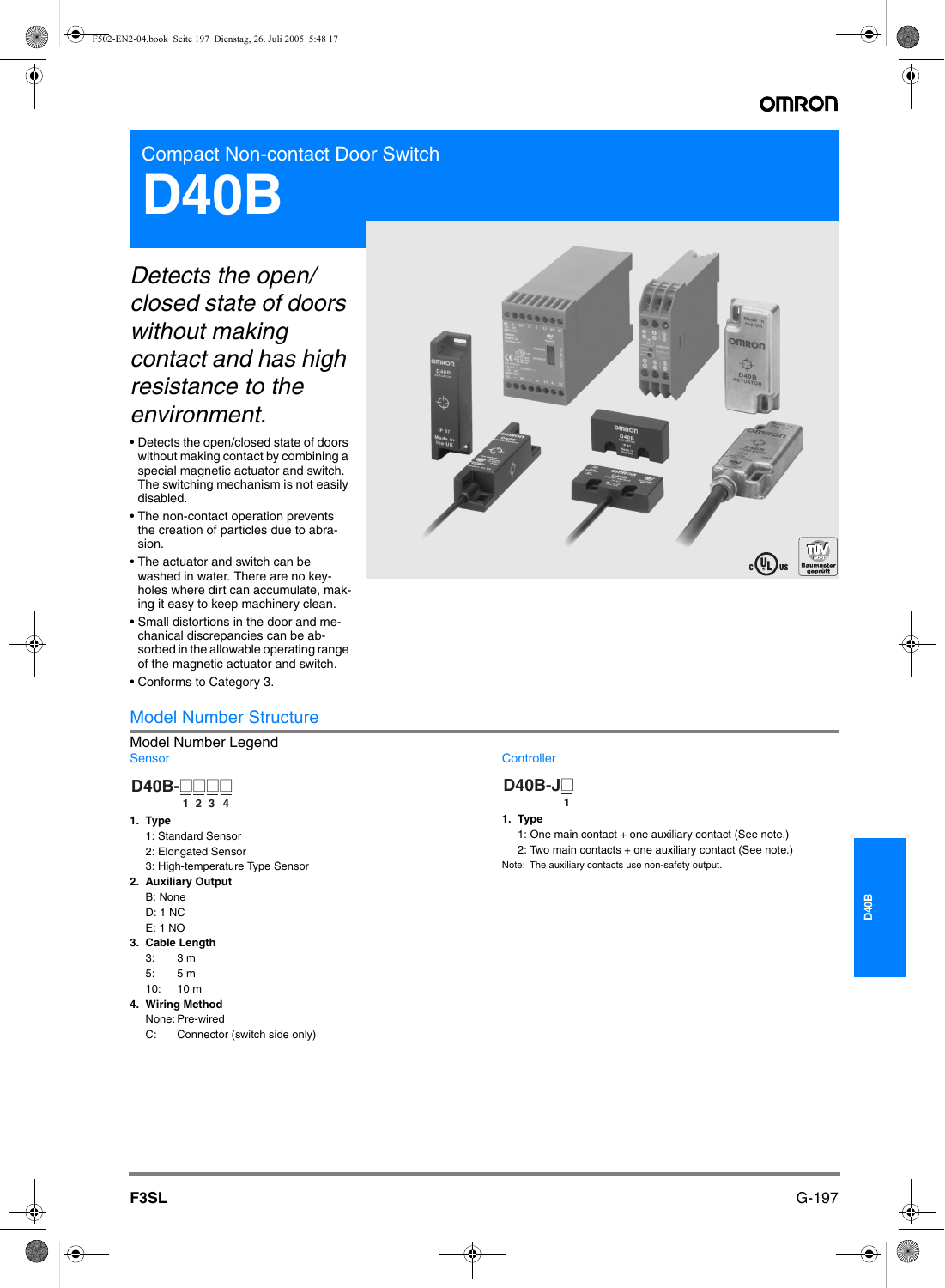# Ordering Information

# List of Models

Sensors (Switches/Actuators)

| <b>Classification</b>           | Shape                                                                                                                                                                                                                                                                                                                                                                                                                                           | <b>Auxiliary output</b> | Cable length    | <b>Model</b> |
|---------------------------------|-------------------------------------------------------------------------------------------------------------------------------------------------------------------------------------------------------------------------------------------------------------------------------------------------------------------------------------------------------------------------------------------------------------------------------------------------|-------------------------|-----------------|--------------|
| <b>Standard Sensor</b>          | $\frac{1}{2}$<br><b>OMRON</b>                                                                                                                                                                                                                                                                                                                                                                                                                   | None                    | 3 <sub>m</sub>  | D40B-1B3     |
|                                 | D ROD DAOB (<br>Q<br>$\begin{picture}(120,110) \put(0,0){\line(1,0){10}} \put(15,0){\line(1,0){10}} \put(15,0){\line(1,0){10}} \put(15,0){\line(1,0){10}} \put(15,0){\line(1,0){10}} \put(15,0){\line(1,0){10}} \put(15,0){\line(1,0){10}} \put(15,0){\line(1,0){10}} \put(15,0){\line(1,0){10}} \put(15,0){\line(1,0){10}} \put(15,0){\line(1,0){10}} \put(15,0){\line$<br>ſЦ                                                                  |                         | 10 <sub>m</sub> | D40B-1B10    |
|                                 |                                                                                                                                                                                                                                                                                                                                                                                                                                                 | 1 NC                    | 3 <sub>m</sub>  | D40B-1D3     |
|                                 | $W \times H \times D$ : 48 $\times$ 25 $\times$ 12                                                                                                                                                                                                                                                                                                                                                                                              |                         | 10 <sub>m</sub> | D40B-1D10    |
| <b>Elongated Sensor</b>         | Į₫<br><b>OMRON</b><br><b>OMRON</b>                                                                                                                                                                                                                                                                                                                                                                                                              | None                    | 3 <sub>m</sub>  | D40B-2B3     |
|                                 | $D_{40B}$<br>D40B<br>♦<br>↔<br><b>WH</b><br>IP 67<br>$\begin{array}{c}\n\text{Mado in} \\ \text{the UK} \\ \hline\n\end{array}$<br>$W \times H \times D$ : 19 $\times$ 82 $\times$ 19                                                                                                                                                                                                                                                           |                         | 10 <sub>m</sub> | D40B-2B10    |
|                                 |                                                                                                                                                                                                                                                                                                                                                                                                                                                 | 1 NC                    | 3 <sub>m</sub>  | D40B-2D3     |
|                                 |                                                                                                                                                                                                                                                                                                                                                                                                                                                 |                         | 10 <sub>m</sub> | D40B-2D10    |
| High-temperature Type<br>Sensor | Made in<br>the UK<br>Made in<br>the UK<br>OMRON<br>OMRON<br>↔<br>¢<br>D40B<br>D40B<br>ACTUATOR                                                                                                                                                                                                                                                                                                                                                  | 1 NC                    | 5 <sub>m</sub>  | D40B-3D5C    |
|                                 | $\begin{picture}(120,115)(-0.000,0.000) \put(0,0){\line(1,0){15}} \put(0,0){\line(1,0){15}} \put(0,0){\line(1,0){15}} \put(0,0){\line(1,0){15}} \put(0,0){\line(1,0){15}} \put(0,0){\line(1,0){15}} \put(0,0){\line(1,0){15}} \put(0,0){\line(1,0){15}} \put(0,0){\line(1,0){15}} \put(0,0){\line(1,0){15}} \put(0,0){\line(1,0){15}} \put(0,0){$<br>IP 67<br>$\overline{\mathbf{w}}$<br>$W \times H \times D$ : 33.5 $\times$ 78.5 $\times$ 16 | 1 NO                    | D40B-3E5C       |              |

**Note:** A Sensor used in combination with a Controller is classified Category 3.

| <b>Controllers</b> |  |
|--------------------|--|
|                    |  |

| <b>Safety contacts</b> | <b>Auxiliary contacts/output</b><br>(See note $2.$ ) | <b>Rated voltage</b>      | Model   |
|------------------------|------------------------------------------------------|---------------------------|---------|
| 1 NO                   | 1 NC (See note 1.)                                   | 24 VAC/VDC                | D40B-J1 |
| 2 NO                   | 1 NC                                                 | 24 VAC/VDC<br>110/230 VAC | D40B-J2 |

# **Note: 1.** MOS output.

**2.** Non-safety output.

**Accessories** 

| <b>Classification</b> | Model  |
|-----------------------|--------|
| Fuse                  | D9M-P1 |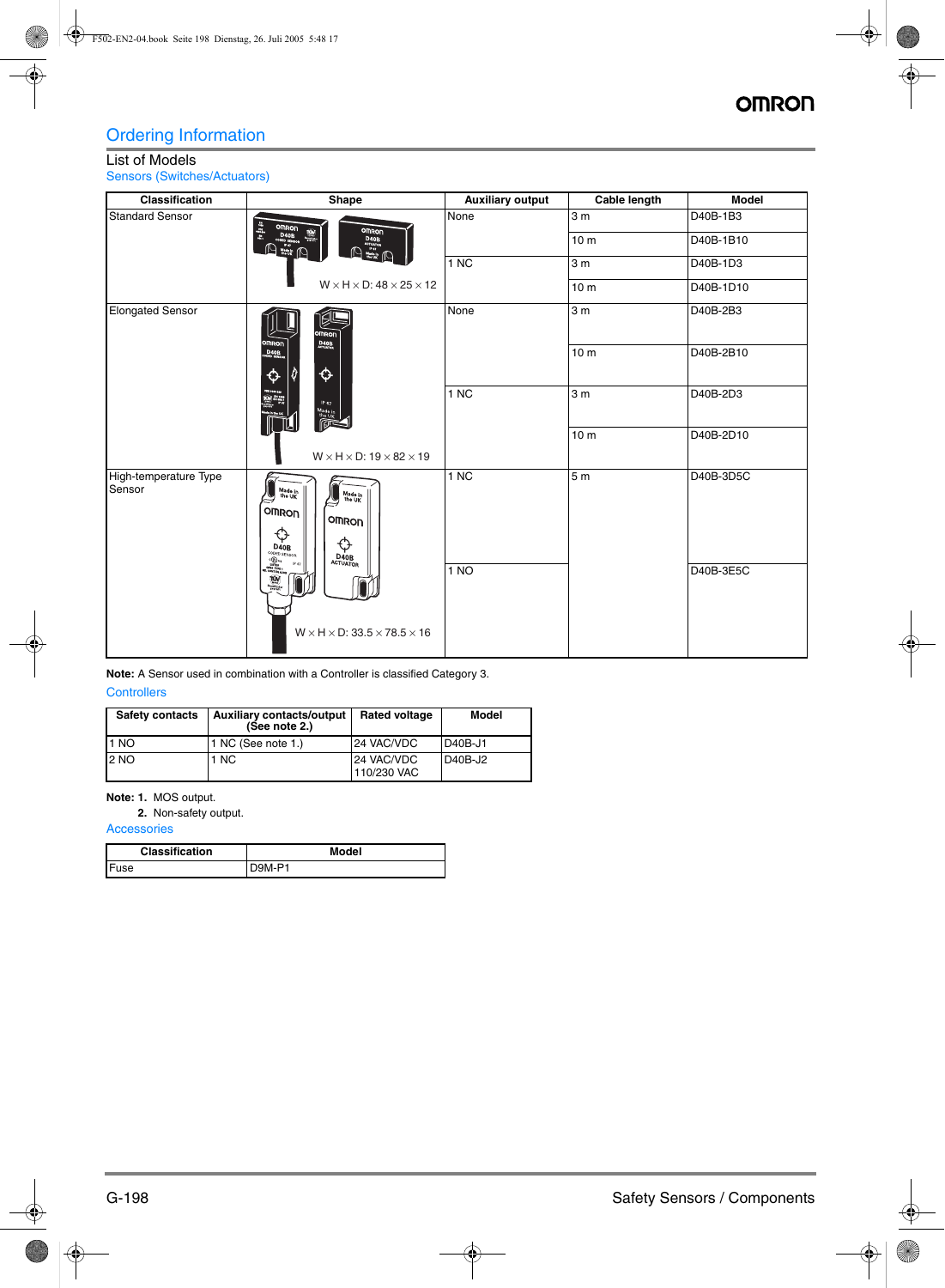# **Specifications**

# Sensor (Switch/Actuator)

| Item<br>Type                          | <b>Standard Sensor</b>   | <b>Elongated Sensor</b> | <b>High-temperature Type</b><br><b>Sensor</b> |
|---------------------------------------|--------------------------|-------------------------|-----------------------------------------------|
| Switching distance (See note 1.)      | OFF-ON: 5 mm             |                         | OFF-ON: 9 mm                                  |
| (nominal value)                       | $ON$ $ QFF$ : 15 mm      |                         | ON-OFF: 17 mm                                 |
| Actuator approach speed (See note 2.) | 17 mm/s min.             |                         |                                               |
| <b>Operating temperature</b>          | $-10$ to $+55^{\circ}$ C |                         | $-25$ to +125 °C                              |
| <b>Operating humidity</b>             | 90% at $+50^{\circ}$ C   |                         |                                               |
| Degree of protection                  | <b>IP67</b>              |                         |                                               |
| <b>Material</b>                       | <b>ABS</b>               |                         | Stainless steel                               |
| <b>Mounting method</b>                | M4 screws                |                         |                                               |
| Mounting screw tightening torque      | 1 N·m                    |                         |                                               |

**Note: 1.** These values represent the distances at which OFF changes to ON (approaching) or ON changes to OFF (separating) when the switch and actuator's target marks are aligned and the sensing surfaces have the same orientation.

**2.** If the approach speed is less than the specified value, the Controller's safety contact output may not turn ON, even if the distance is less than the switching distance.

# **Controller**

#### Ratings

Power Supply

| <b>I</b> tem             | Type | D40B-J1                                            | D40B-J2      |
|--------------------------|------|----------------------------------------------------|--------------|
| Power supply voltage     |      | 24 VAC/DC<br>24 VAC/DC or 110/230 VAC (selectable) |              |
| Allowable voltage range  |      | Power supply voltage $\pm 15\%$                    |              |
| <b>Power consumption</b> |      | 12.0 VA max.                                       | 14.0 VA max. |

# Switch

| <b>I</b> tem                                                                                        | Tvpe                             | D40B-J1                          | D40B-J2                                        |
|-----------------------------------------------------------------------------------------------------|----------------------------------|----------------------------------|------------------------------------------------|
| <b>Rated load</b><br>$250$ VAC, 4 A, $cos\phi = 1$<br>Safety contacts<br>30 VDC, 2 A, $cos\phi = 1$ |                                  |                                  |                                                |
|                                                                                                     |                                  |                                  |                                                |
|                                                                                                     | <b>Auxiliary contacts/output</b> | $230$ VAC, 100 mA, $cos\phi = 1$ | $ 250 \text{ VAC}, 4 \text{ A}, \cos \phi = 1$ |
|                                                                                                     | $ $ (See note.)                  | $24$ VDC, 100 mA, $cos\phi = 1$  | $30$ VDC, 2 A, $cos\phi = 1$                   |

**Note:** D40B-J1: MOS output; D40B-J2: Contact output.

#### **Characteristics**

| Item                                      | <b>Type</b>                           | D40B-J1                                           | D40B-J2        |  |
|-------------------------------------------|---------------------------------------|---------------------------------------------------|----------------|--|
| Contact resistance                        |                                       | 100 m $\Omega$ (not including auxiliary output)   | 100 m $\Omega$ |  |
|                                           |                                       |                                                   |                |  |
| <b>Auxiliary output ON resistance</b>     |                                       | 36 $\Omega$ (nominal value)                       | ---            |  |
| <b>Response time</b>                      |                                       | 25 ms max.                                        |                |  |
| <b>Insulation resistance</b>              |                                       | 100 $M\Omega$ (at 500 VDC)                        |                |  |
| <b>Dielectric</b>                         | Between output poles                  | 1.500 VAC 1 min.                                  |                |  |
| strength                                  | Between inputs and outputs            |                                                   |                |  |
|                                           | Between power supply and out-<br>puts |                                                   |                |  |
| <b>Vibration resistance</b>               |                                       | 10 to 55 Hz, 1-mm single amplitude, IEC68-2-6     |                |  |
| <b>Shock resistance</b>                   |                                       | 30G, 11 ms, IEC68-2-27                            |                |  |
| <b>Durability</b>                         | <b>Mechanical</b>                     | 1,000,000 operations min.                         |                |  |
|                                           | <b>Electrical</b>                     | 100,000 operation min. (at the rated load)        |                |  |
| Minimum rated current for safety contacts |                                       | 10 VAC/VDC, 10 mA (reference values)              |                |  |
| <b>Operating temperature</b>              |                                       | $-10$ to $+55$ °C                                 |                |  |
| <b>Operating humidity</b>                 |                                       | 90% at +50 $^{\circ}$ C.                          |                |  |
| <b>Mounting method</b>                    |                                       | 35 mm DIN Track (Screw mounting is not possible.) |                |  |
| Terminal screw tightening torque          |                                       | 1 N·m                                             |                |  |
| Weight                                    |                                       | 147 g                                             | 590 g          |  |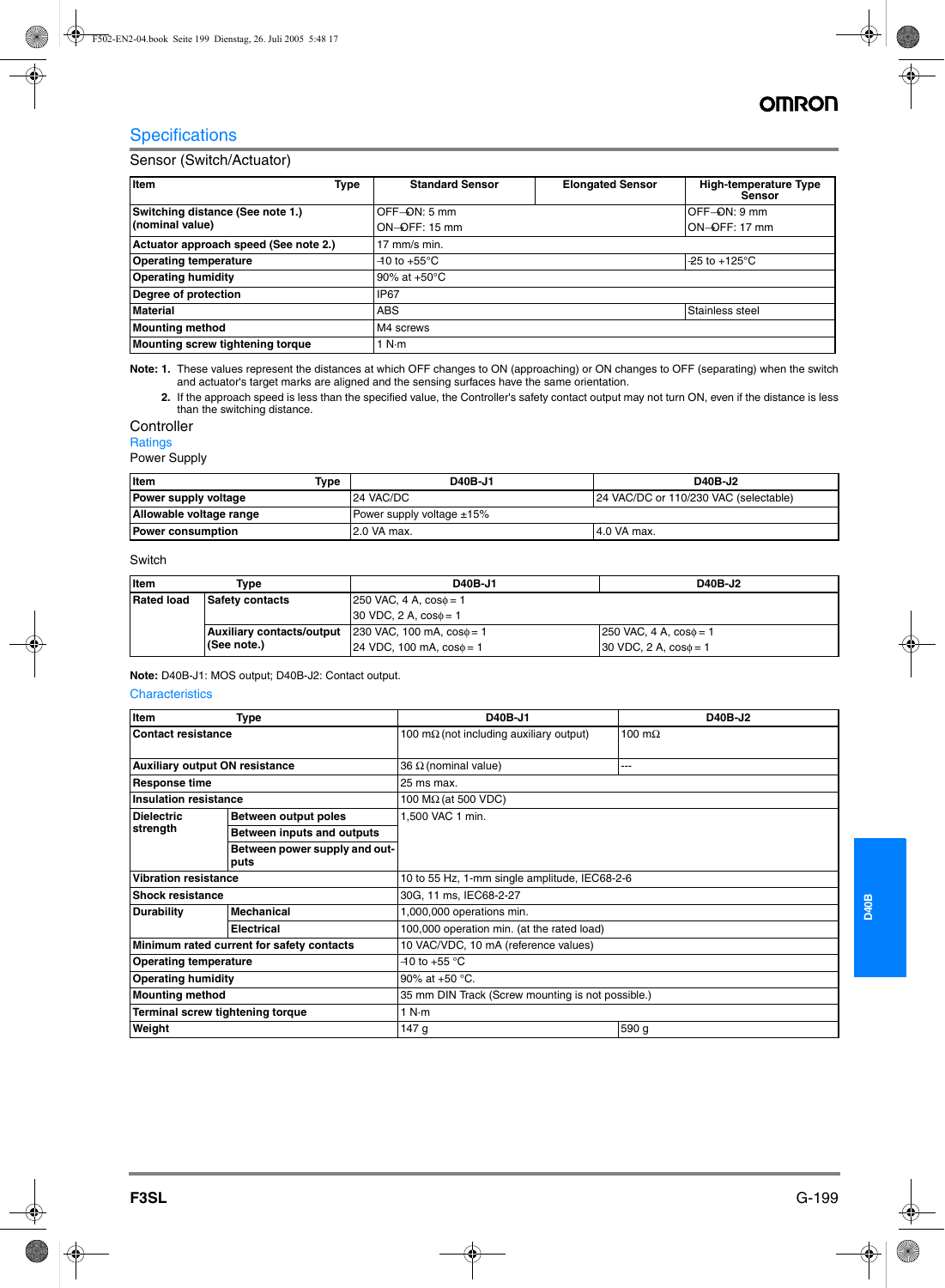# Approved Standards

- **•** EN standards certified by TÜV Nord EN954-1 EN/IEC60204-1 EN/IEC60947-5-3
- **•** UL508, CSA C22.2 No. 14
- **•** EN1088 conformance

# Internal Connection Diagram





- **Note: 1.** If a 100/230 VAC power supply is used, connect it to the A1 and A2 terminals. Do not connect the power supply to the + and - terminals.
	- **2.** If a 24 VDC power supply is used, connect it to the + and − terminals. Do not connect the power supply to the A1 and A2 terminals.

# $\bigwedge \mathsf{WARMING}$

Do not connect a 100/230 VAC power supply to the + and - terminals. Doing so may result in electric shock.

# Engineering Data

# Detection Ranges

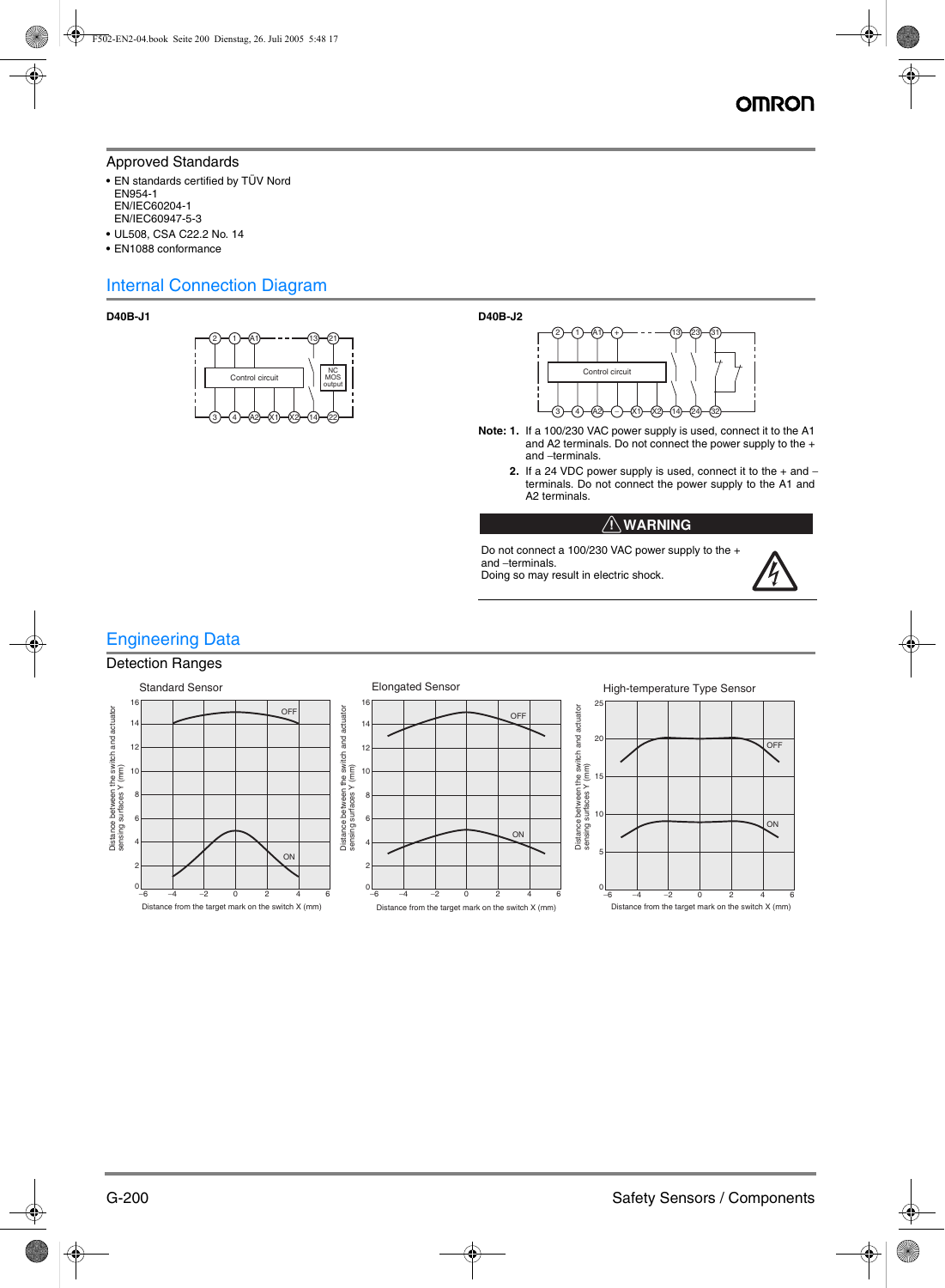# **Dimensions**

**Note:** All units are in millimeters unless otherwise indicated.

#### Sensor (Switch/Actuator)

Standard Sensor



Target mark





Elongated Sensor

**D40B-2B3 D40B-2B10 D40B-2D3 D40B-2D10**







(Switch) (Actuator)

(Switch) (Actuator)



High-temperature Type Sensor

**D40B-3E5C**



33.5  $-19.5-$ **D40B-3D5C** Target mark Target mark Target mark Target mark Target mark Target mark Target mark Target mark Target mark  $-16 -4.4$ 8 8  $11.5$ 62 78.5 F  $11.5$ 8  $\overline{\mathbb{F}}$  $\overline{A}$ 11.5  $\frac{1}{1}$ 10.5 ₩

 $\overrightarrow{11}$ 

 $\overline{\phantom{a}}$ 





**D40B**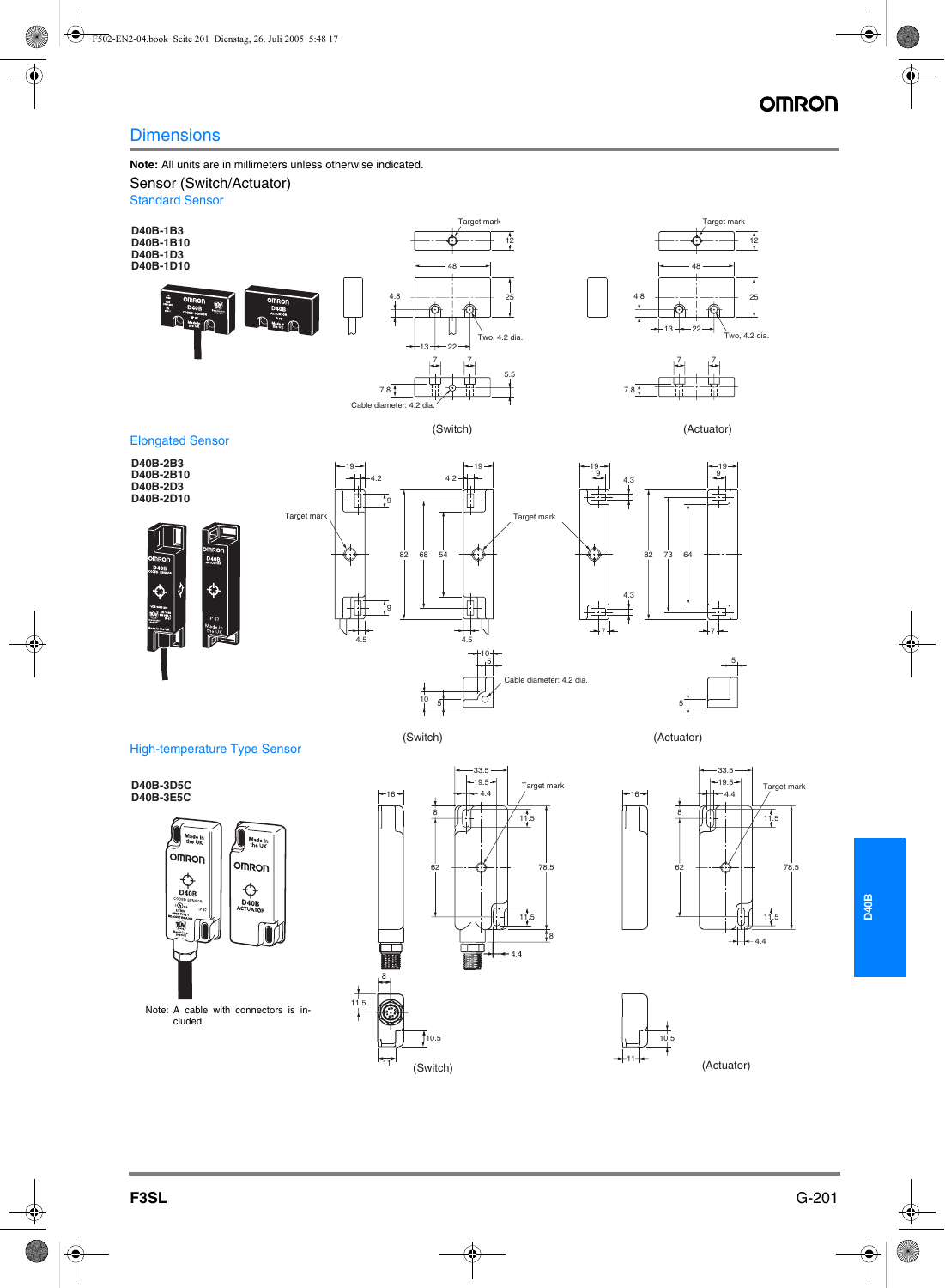# **OMROI**

# **Controller** 1-pole Controller



2-pole Controller

**D40B-J2**







 $22.5 \rightarrow$  99

**D40B-J1 Terminal Arrangement**



45.5

ାଡଡ⊚

 $\boxed{\circ \phi \circ}$ <u>|ଡଡଡ</u>



**Terminal Arrangement**



# Application Examples

Wiring Example for 1 Sensor and 2 Contactors (with D40B-J1): Auto-reset

The configuration in this example is for auto-reset and contactor monitoring.



**Note:** The circuit in this example is equivalent to a Category 3 circuit.

\*This example applies to Standard or Elongated Sensors. The wire colors for the High-temperature Type Sensors are different. Refer to *Sensor and Controller Connection Examples* on page 10.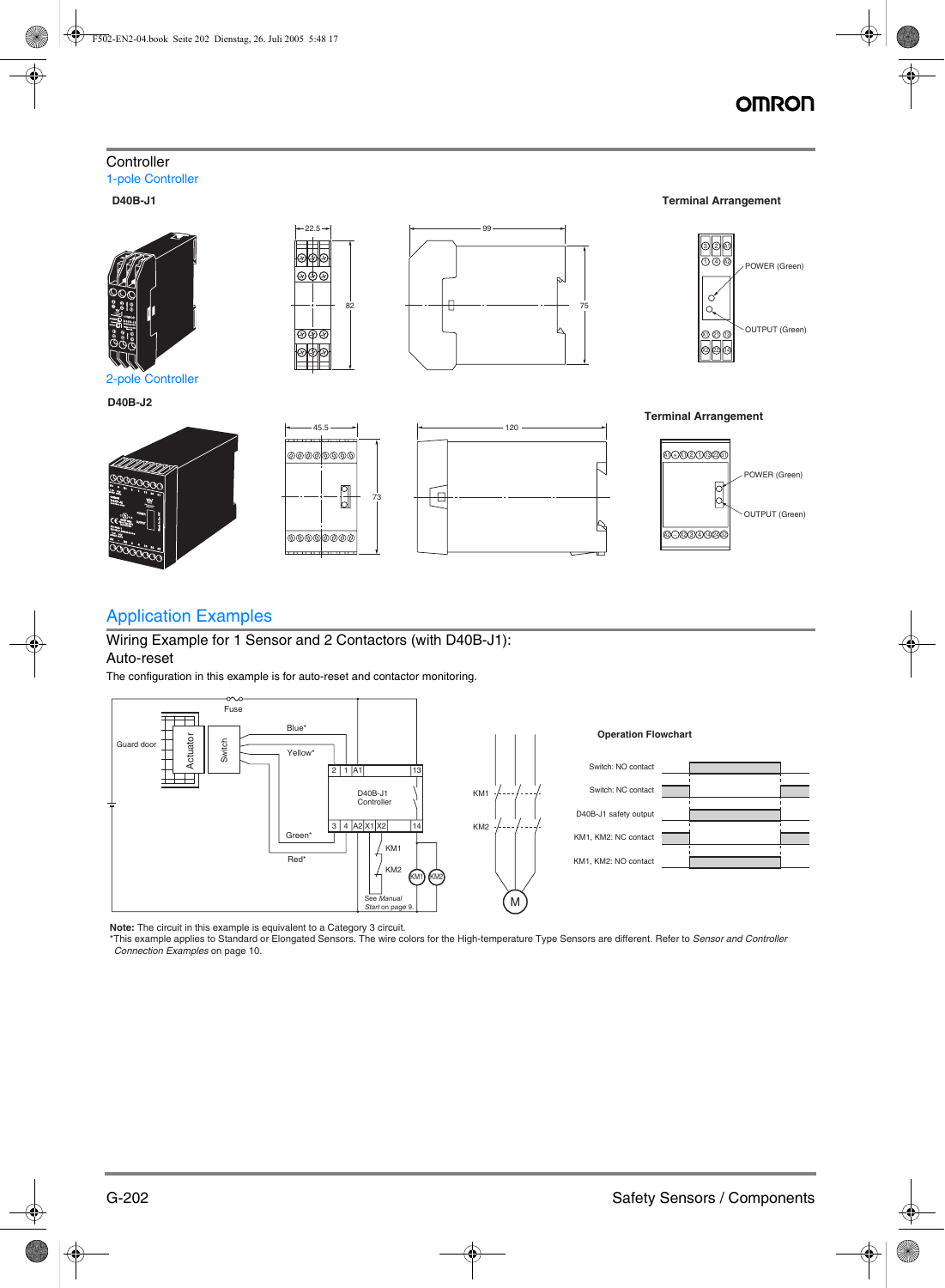# Wiring Example for 1 Sensor and 2 Contactors (with D40B-J2): Auto-reset

The configuration in this example is for auto-reset and contactor monitoring.



**Note:** The circuit in this example is equivalent to a Category 3 circuit.

\*This example applies to Standard or Elongated Sensors. The wire colors for the High-temperature Type Sensors are different. Refer to *Sensor and Controller Connection Examples* on page 10.

# Wiring Example for 3 Sensors and 2 Contactors (with D40B-J2):

# Auto-reset

The configuration in this example is for auto-reset and contactor monitoring.



**Note 1:** The circuit in this example is equivalent to a Category 3 circuit.

Note 2: If two or more Sensors are connected to one Controller, all of the guard doors must open and close independently. If two or more doors open and close at the same time, it is possible that a fault may not be detected.

**Note 3:** Up to six Sensors can be connected to a single Controller.

\*This example applies to Standard or Elongated Sensors. The wire colors for the High-temperature Type Sensors are different. Refer to *Sensor and Controller Connection Examples* on page 10.

# Manual Start

If manual start is required, insert start switch S1 between X1 and X2 as shown below. Monitored start is not possible.



#### **Operation Flowchart**

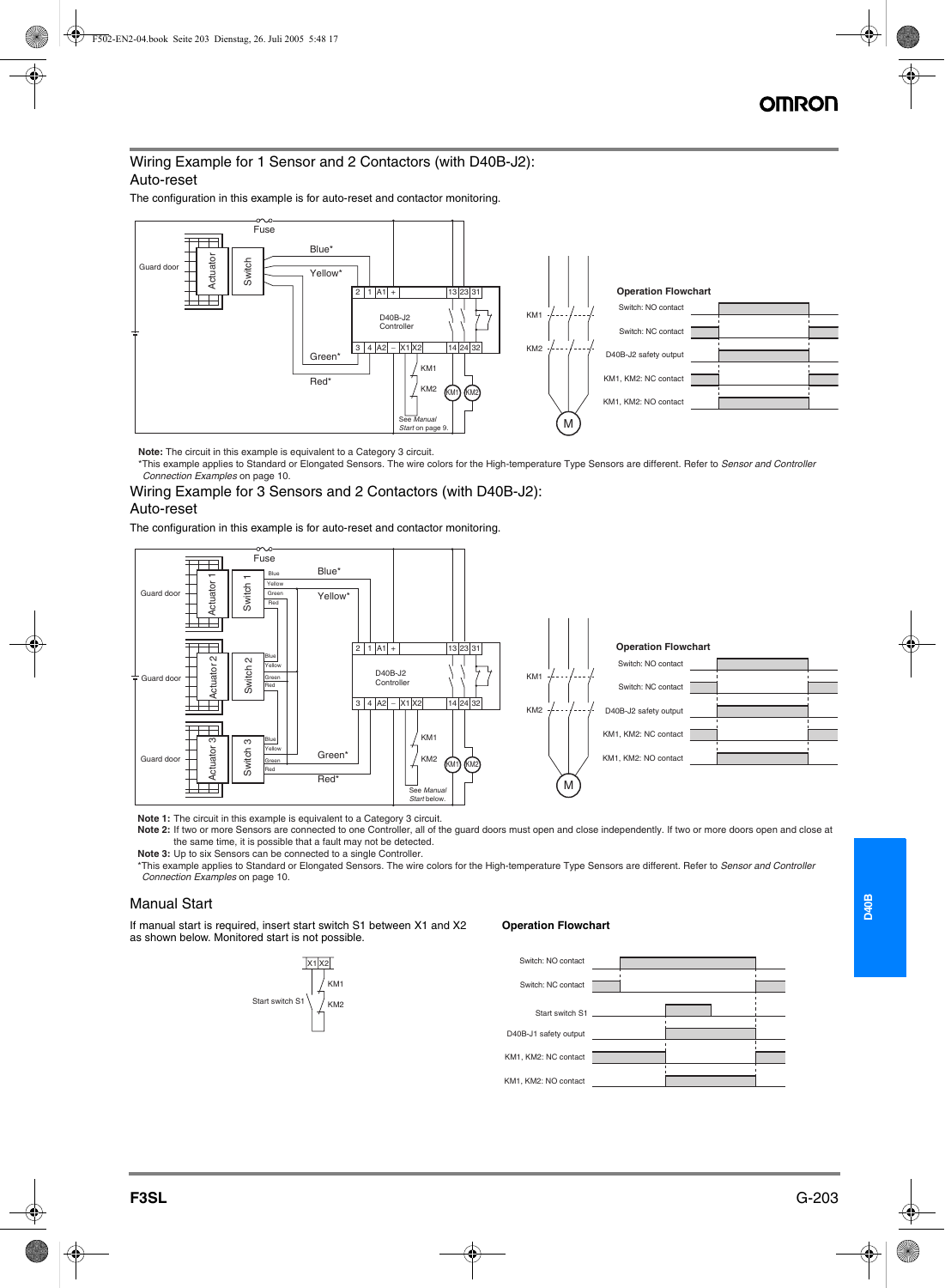## Sensor and Controller Connection Examples Connection between Standard or Elongated Sensor and

1-pole Controller



Connection between High-temperature Type Sensor and 1-pole Controller



## Connection between Standard or Elongated Sensor and 2-pole Controller



Connection between High-temperature Type Sensor and 2-pole Controller

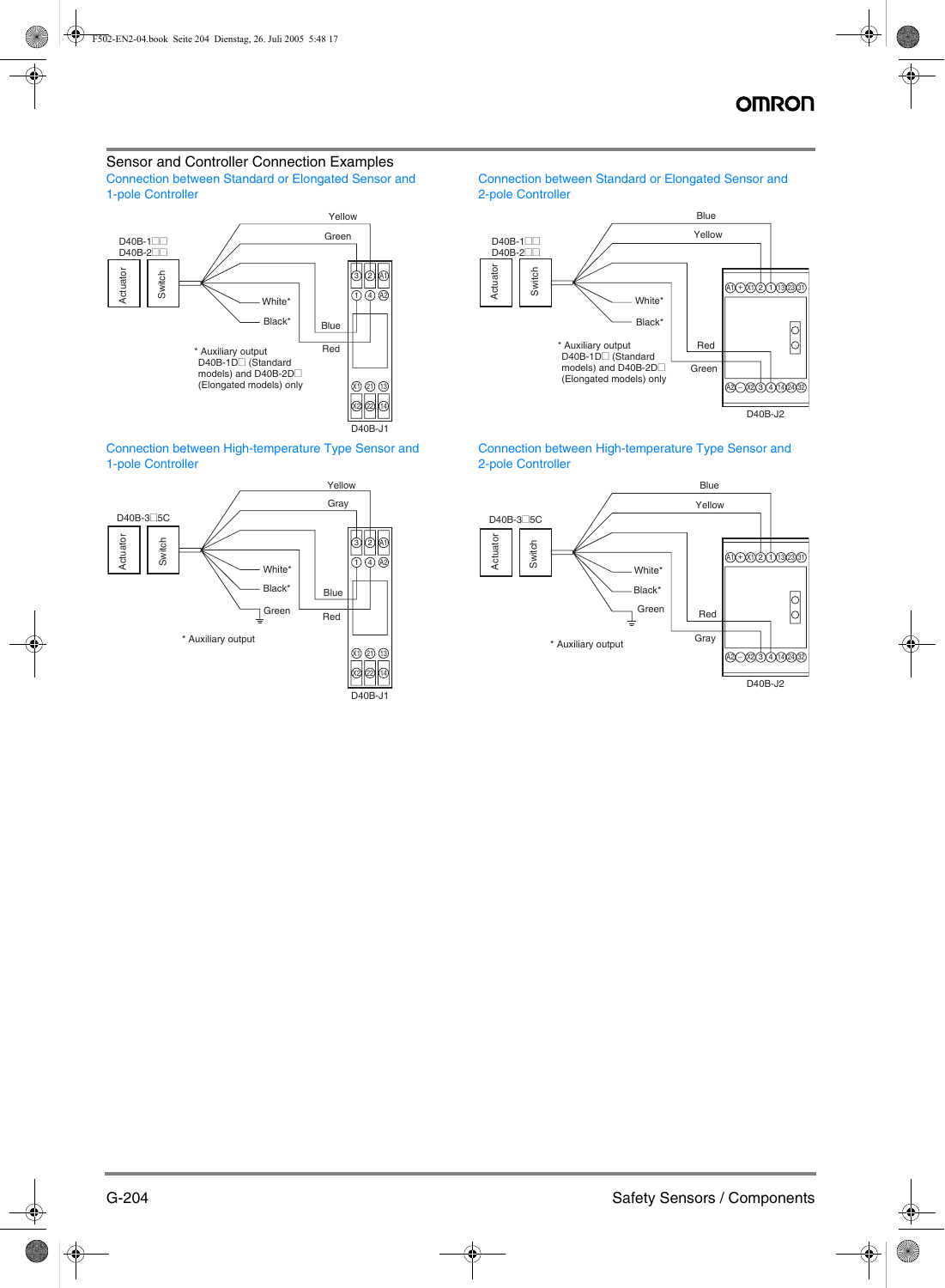# Safety Precautions

# $\bigwedge$  WARNING

Be sure to turn OFF the power before performing wiring. Do not touch charge parts (e.g., terminals) while power is ON. Doing so may result in electric shock.

Do not allow the actuator to come close to the switch with the door open. Doing so may cause machinery to start operating and may result in injury.

# $\land$  CAUTION

Use guard stops in the way shown below to ensure that the switch and actuator do not make contact when the guard door is closed.



# max. 3 mm (Standard Sensor) max. 4 mm (Elongated Sensor)

# Application Precautions

- **•** Do not use the product in locations subject to explosive or flammable gases.
- **•** Do not use load currents exceeding the rated value.
- **•** Be sure to wire each conductor correctly.
- **•** Be sure to confirm correct operation after completing mounting and adjustment.
- **•** Do not drop or attempt to disassemble the product.
- **•** Be sure to use the correct combination of switch and actuator.
- **•** Use a power supply of the specified voltage. Do not use power supplies with large ripples or power supplies that intermittently generate incorrect voltages.
- **•** Capacitors are consumable and require regular maintenance and inspection.

## Precautions for Safe Use

#### Mounting Direction of Switch and Actuator

The Sensor will not operate properly if the switch and actuator come towards each other diagonally. The Sensor will, however, operate properly if the switch and actuator come towards each other headon, horizontally or vertically (as long as the faces have the same orientation).



#### Mutual Interference

If the switch and actuator are mounted in parallel, be sure to separate them by at least 25 mm, as shown below.



# Using for Hinged Doors

On hinged doors, install the Sensor at an opening edge as shown below.



#### Switching Power Supply Voltage (D40B-J2 Only)

- **•** Turn OFF the power to the Controller.
- **•** Open the Controller's front cover with a flat-bladed screwdriver.
- **•** Change the power supply voltage as required with the internal power supply selection switch. The switch is factory-set to 230 VAC.



nly selection switch Up: 110 VAC Down: 230 VAC

# Fuse Replacement Method (D40B-J2 Only)

Note: The D40B-J1 has an automatic recovery mechanism and so fuse replacement is not necessary.

- **•** Turn OFF the power to the Controller.
- **•** Open the Controller's front cover with a flat-bladed screwdriver.
- **•** Replace the fuse (D9M-P1). (See page 198.)



## Applicable Safety Category (EN954-1)

This product can be used in environments classified as Safety Category 3 according to the requirements of European standard EN954-1. This evaluation, however, is based on circuit configuration examples proposed by OMRON. The standard may not apply in some operating conditions.

The applicable safety category is determined from the whole safety control system. Make sure that the whole safety control system meets EN954-1 requirements.

#### **Handling**

Do not drop the product or subject it to excessive shocks or vibration. Doing so may result in faults or malfunctions.